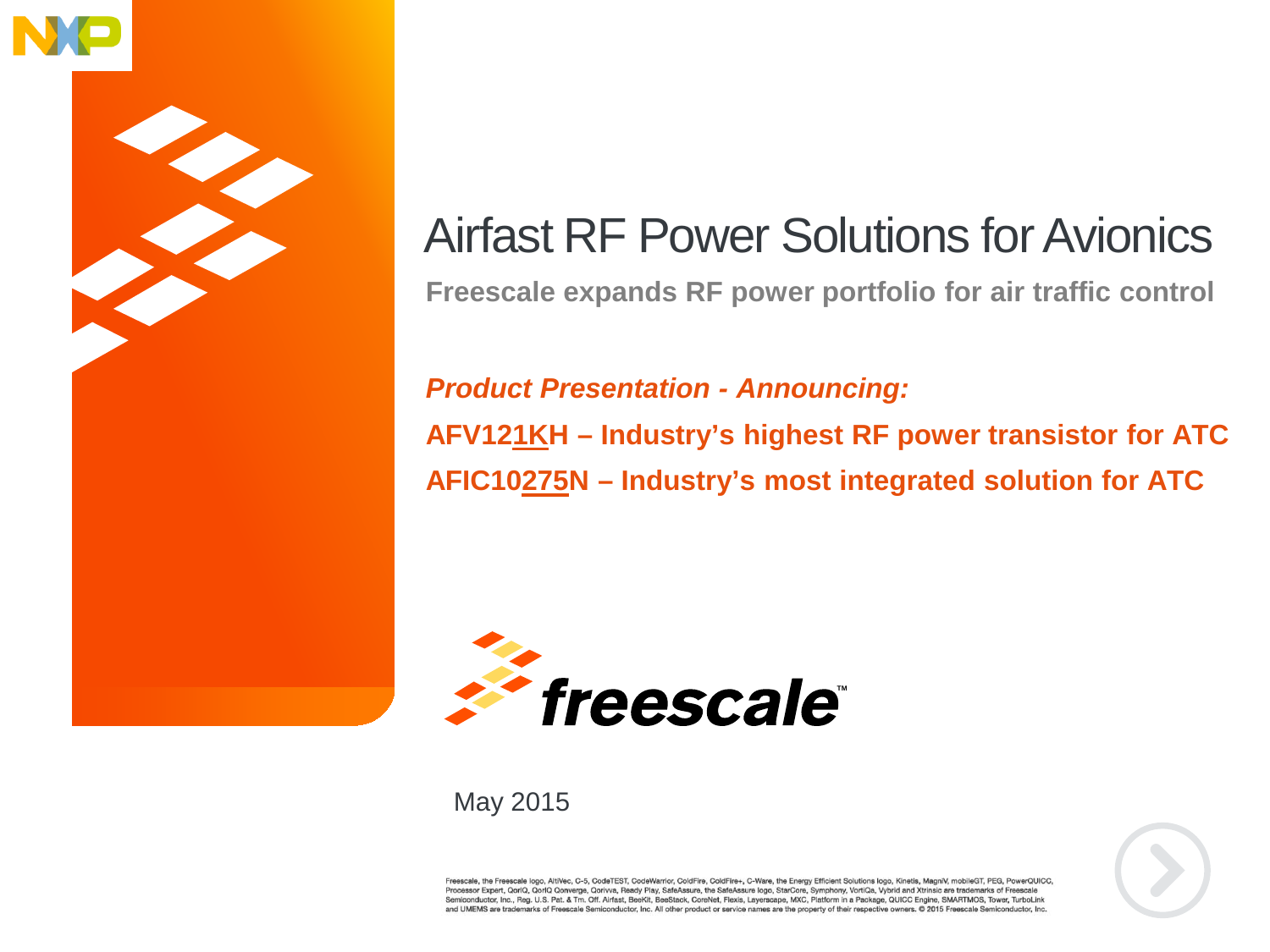# **Two New Solutions for Air Traffic Control**

Improving air traffic control and next-generation aircraft-to-aircraft communications, such as Automatic Dependent Surveillance – Broadcast (ADS-B)

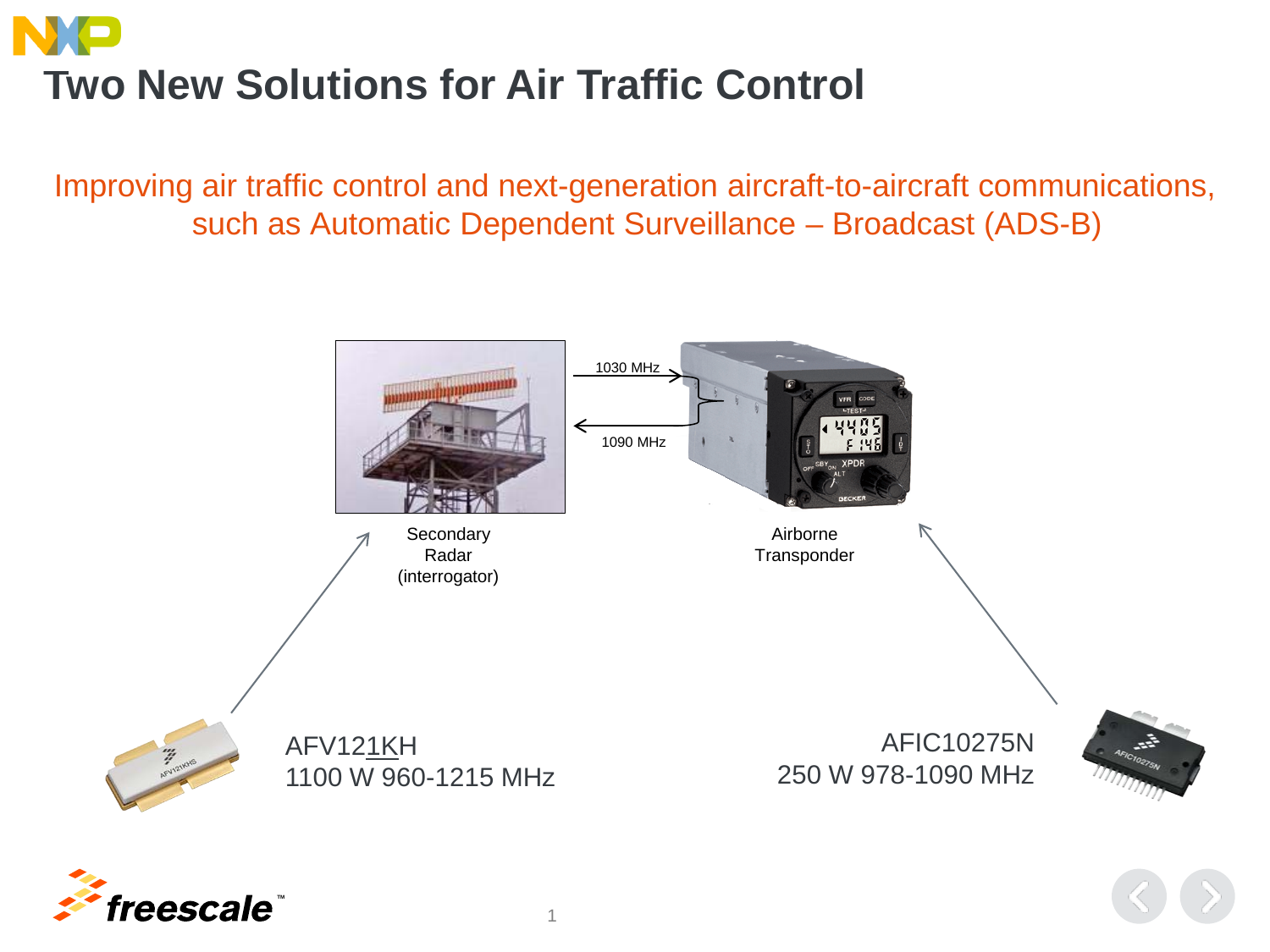## **AFIC10275N: Avionics Industry's Most Highly Integrated Solution**

### **Example of prior airborne power amplifier:**

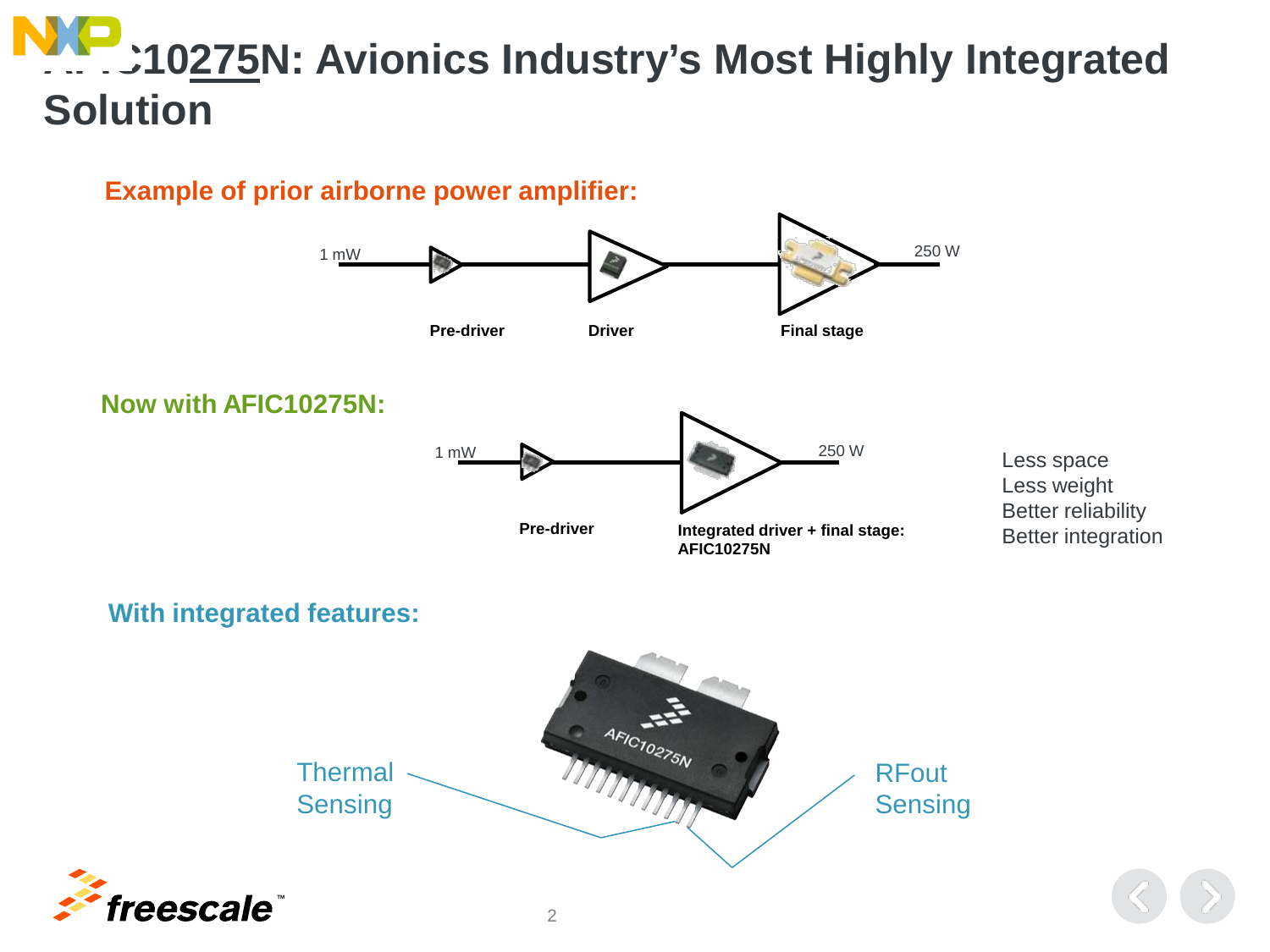# **AFIC10275N: Dual-stage LDMOS Integrated Power Amplifier**



- New generation: Airfast for avionics **– more power in less space**
- Dual-stage IC: 31 dB gain **– size and weight reduction**
- 62% efficiency **– power consumption reduction**
- Housed in TO-270 over-molded plastic package **– weight reduction**
- Matched input, unmatched output **– broadband for reuse in multiple designs**
- >10:1 VSWR **– ruggedness**
- Product Longevity Program: warranted availability until 2030 **– secure supply**
- Recommended driver: Freescale MMG3014N (25 dBm) **– one-stop shop**



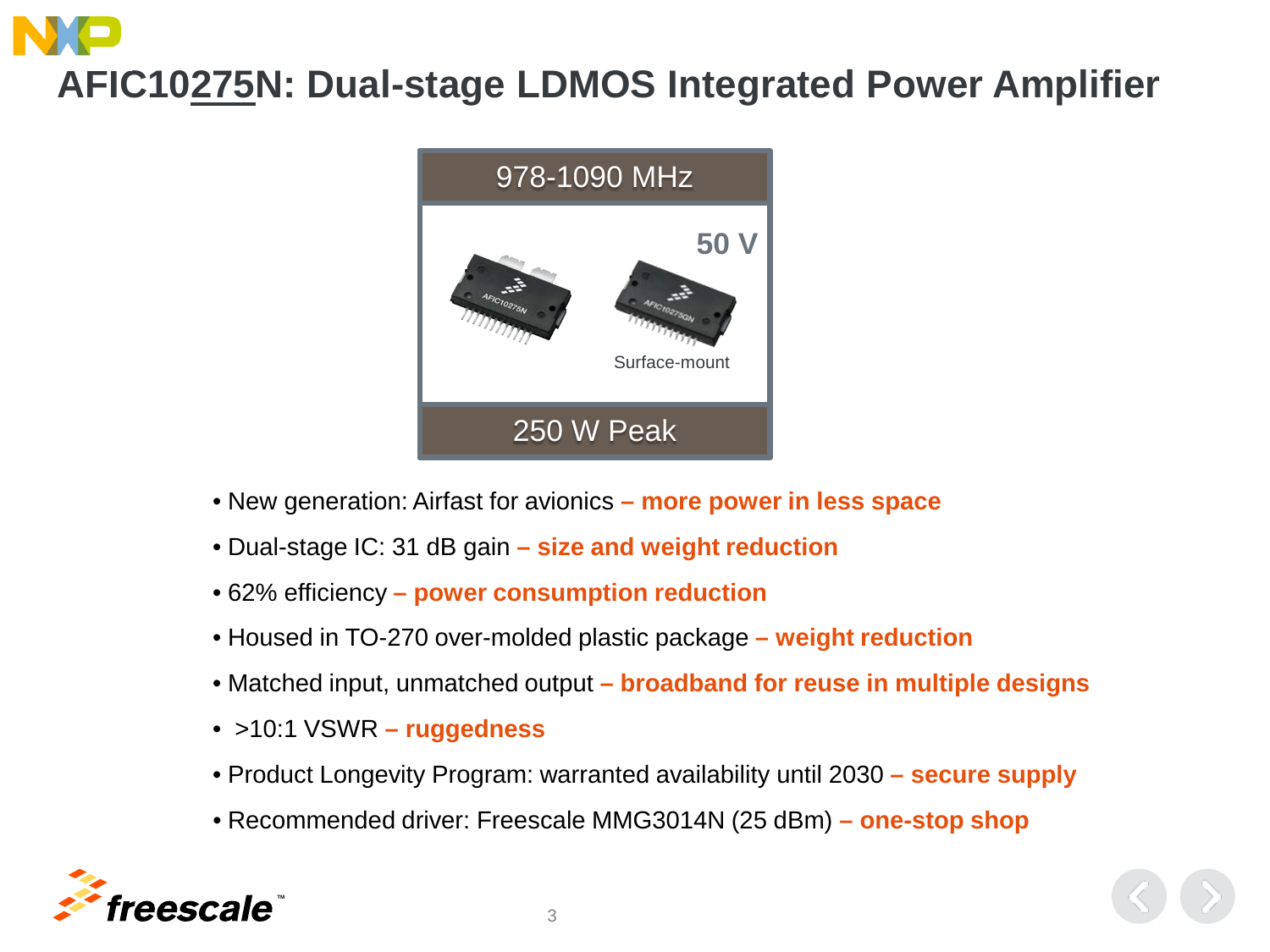# **AFV121KH: Avionics Industry's Highest Power Transistor**



### **AFV121KH broadband performance is higher than narrowband performance of existing solutions**

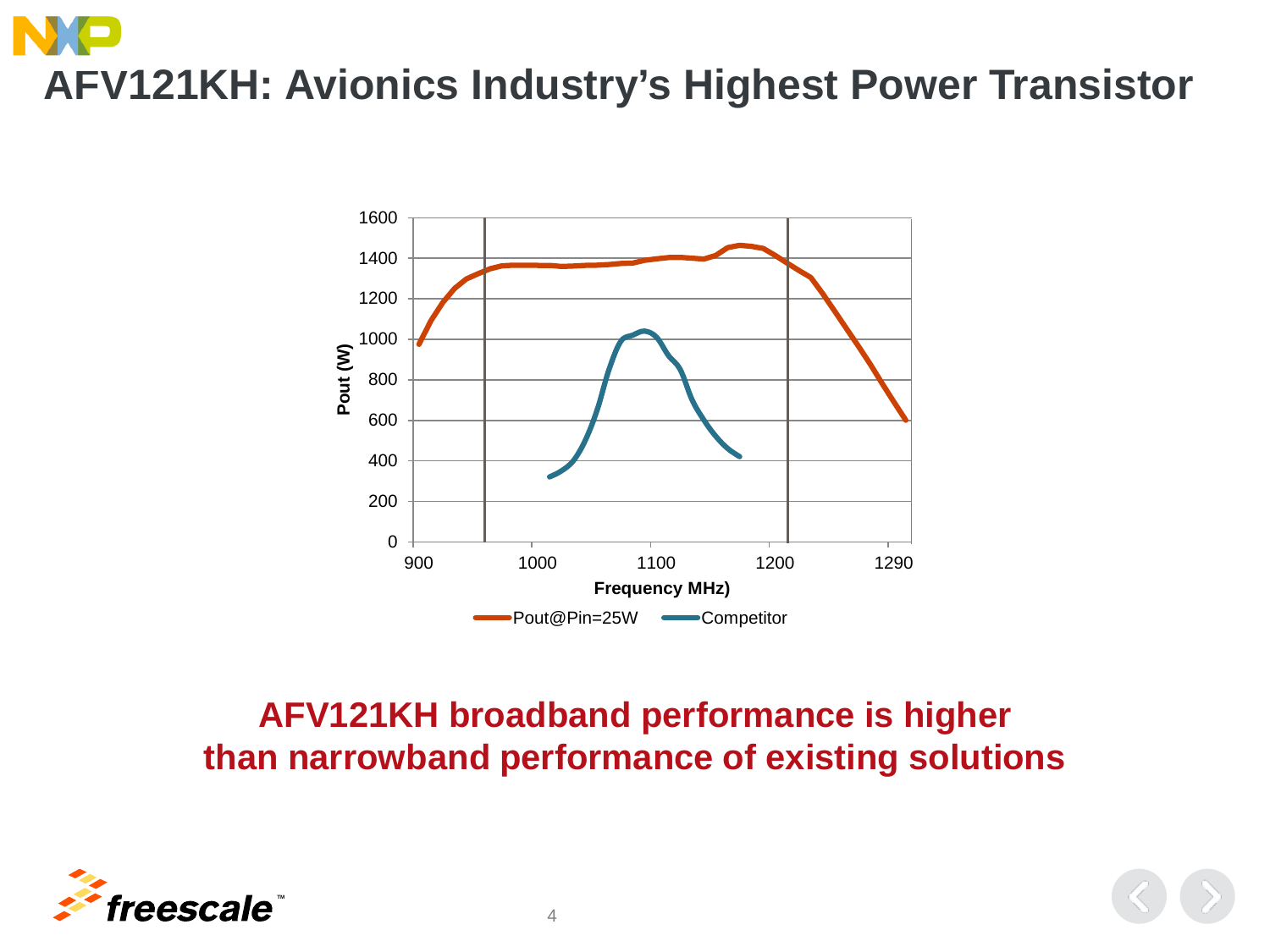# **AFV121KH: 1.2 kW LDMOS Transistor**



- New generation: Airfast for avionics **– more power in less space (fewer transistors per system)**
	- >1 kW over full 960-1215 MHz band
	- Gain >17 dB and efficiency > 50% over full band
- Designed for long-pulse applications (> 2ms, including Mode S ELM) **– latest ATC mandates supported**
- Pre-matched Input and Output **– fit both DME and ADS-B (economy of scale)**
- Housed in NI-1230 air cavity ceramic package
- Handles > 20:1 VSWR **– high ruggedness**
- Product Longevity Program: warranted availability until 2030 **– secure supply**
- Recommended driver: MRFE6VS25GN (25 W) **– one-stop shop**

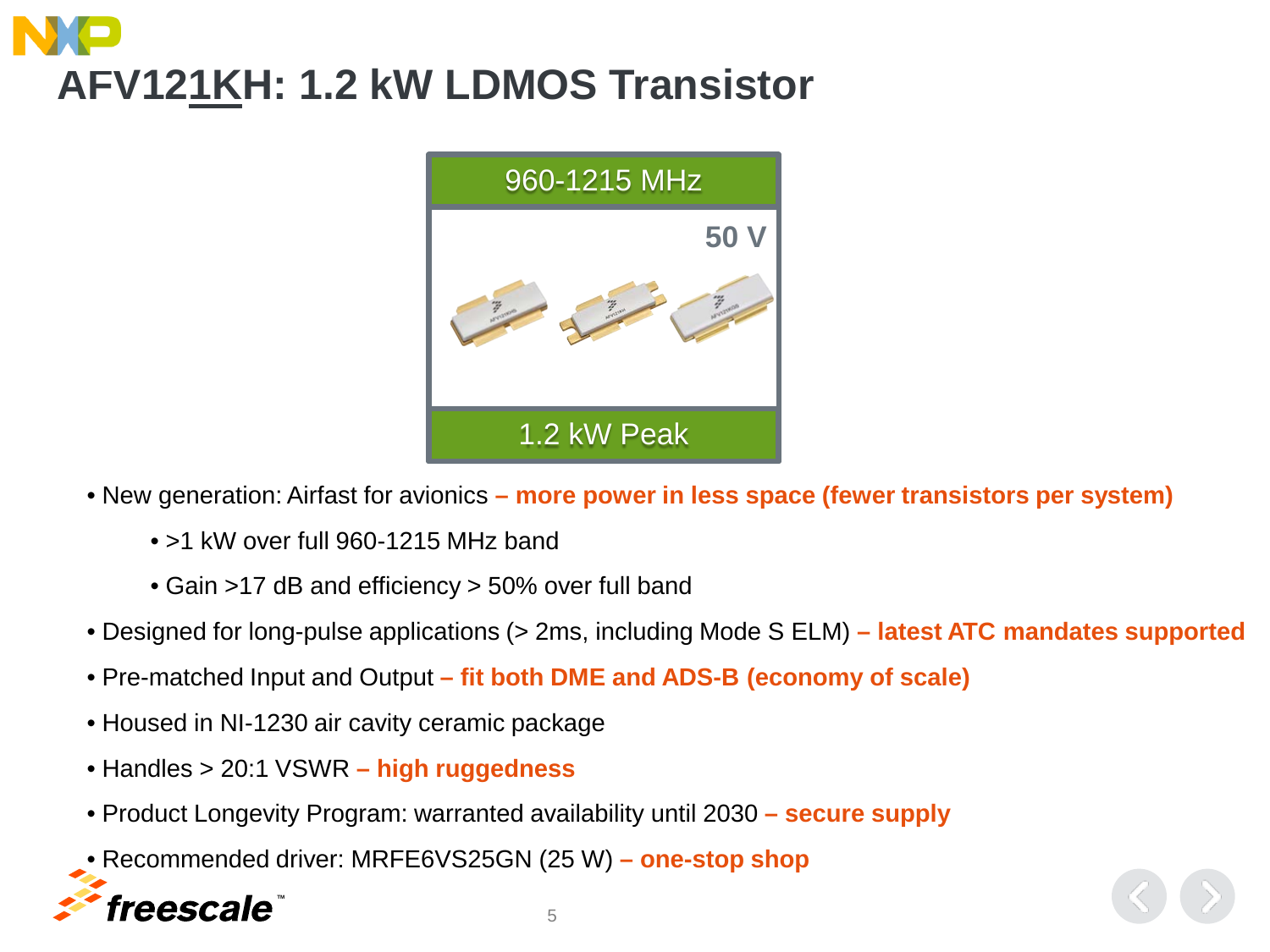# **AFV121KH Recommended Lineup**

• Fits both narrowband (ADS-B transponders, TCAS) and wideband (DME) systems



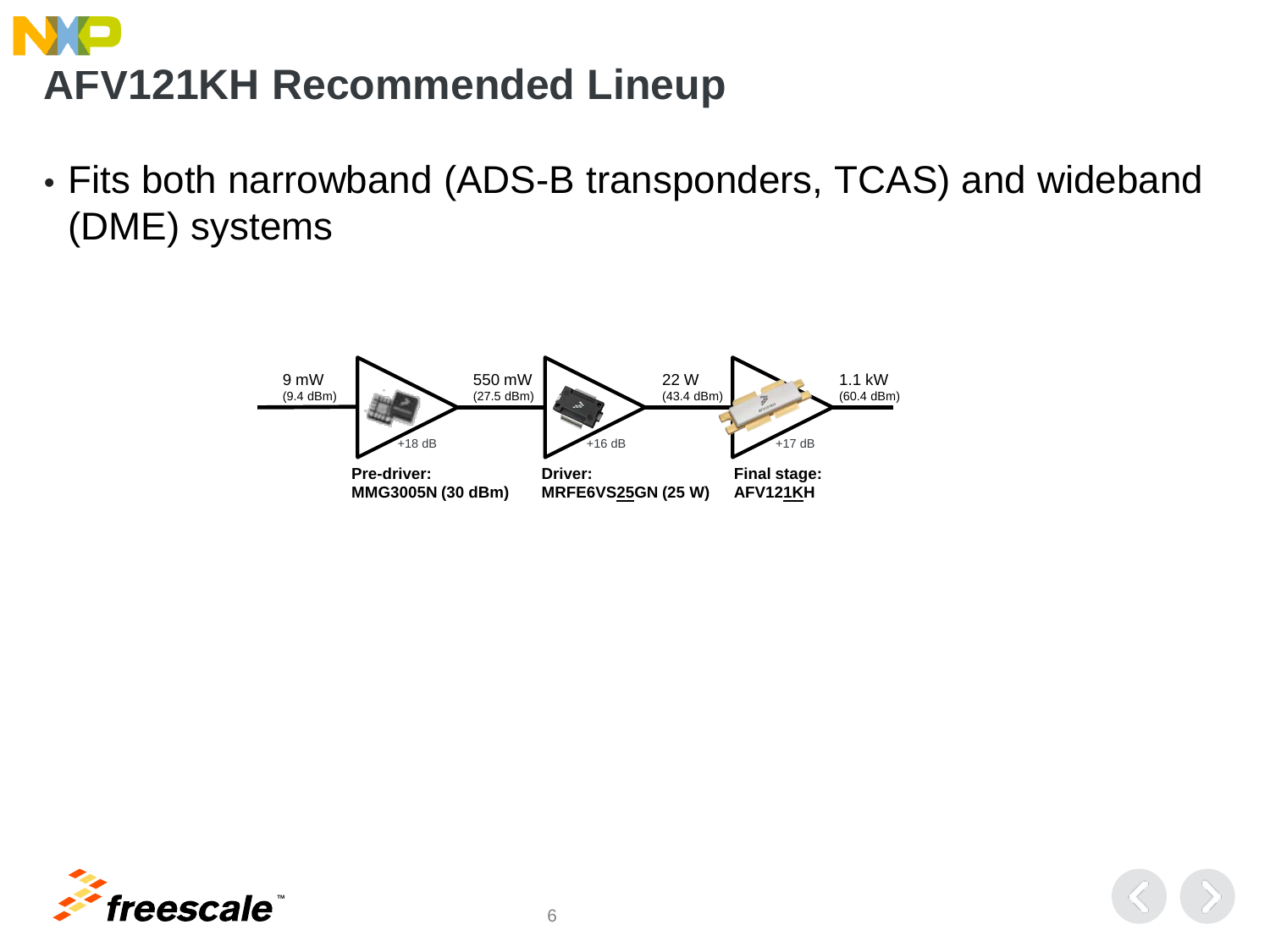

- Data sheets
- Simulation models ADS and AWR
- MTTF calculators
- S-parameters
- *AFV121KH:*
- *AFIC10275N:*

### From the Product Summary Pages From www.freescale.com/RFpower

- Product Selector Guide •
- Parametric search  $\blacklozenge$
- App notes  $-$  > 30 available  $\sqrt{\ }$
- White papers & webinars  $\frac{1}{2}$
- Freescale Product Longevity Program +

### On the web

- Blogs & Twitter @RFLeonard +
- YouTube.com/Freescale +
- RF Engineering Tools App + for Android & iOS
- On eTailers & Freescale Approved **Distributors**